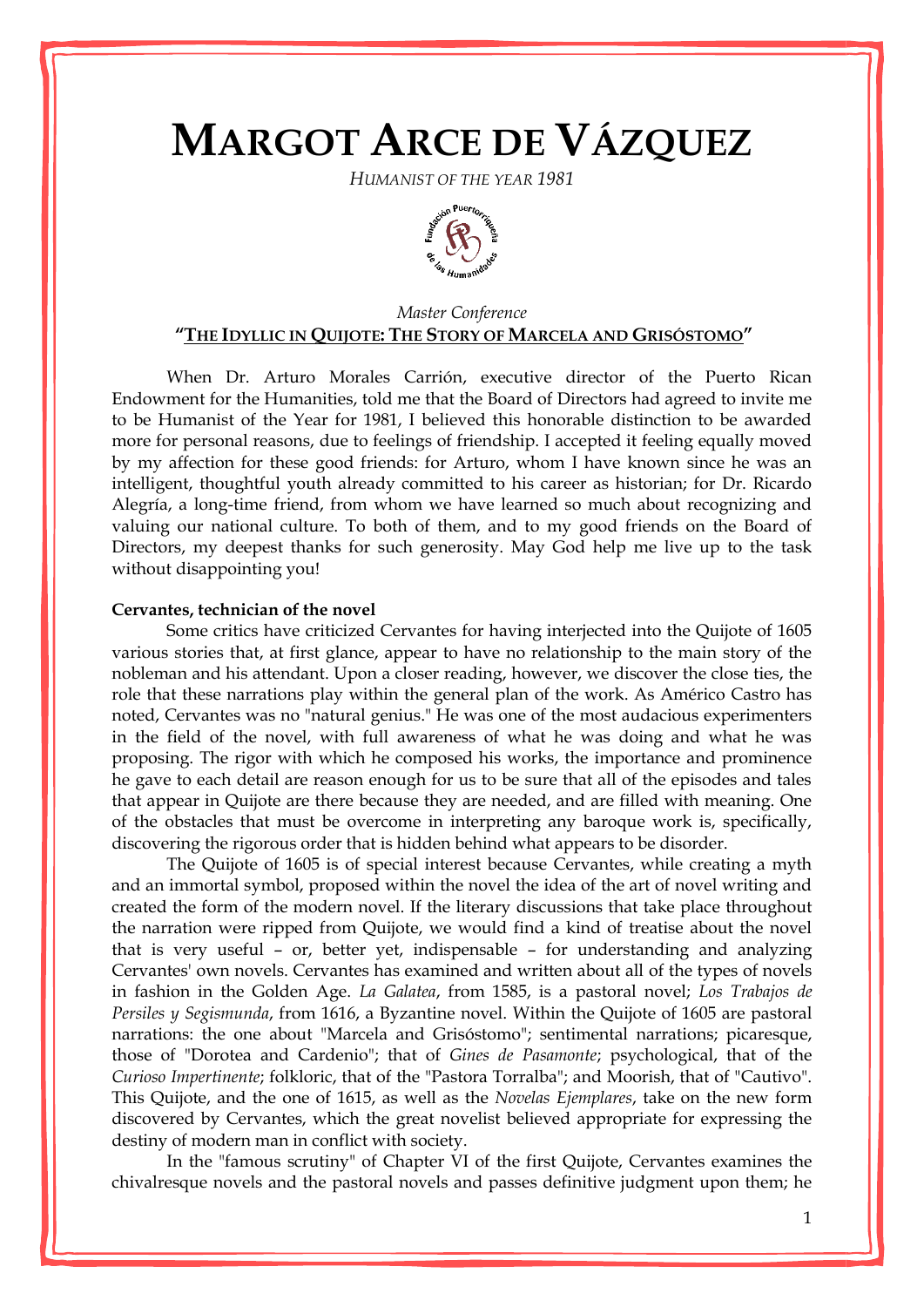condemns the first to be burned and saves the latter, although he reserves the right to expurgate them. And in the Preface, he assures us that his work "has its sights set on demolishing the unfounded machinery of those chivalresque books, loathed by many and praised by many more." In effect, the first eight chapters of the first part of Quijote, and various later episodes, take the form of a parody of the chivalresque novels, in which the mocking and the truth are subtly intertwined.

For the hero of the great novel, reading these books has become much more than a distraction: it has disturbed his "fragile understanding" to the point that he decides to restore the past order of errant knights. In this way, Cervantes brings the literary topic to his work and to all of the subsequent discussions about the art of narration.

From the point of view of the truth, don Quijote – the man - has discovered his calling by reading the chivalresque novels and has recovered a firm awareness of who he is. "I know who I am," he says, "and I know what I may be not only those I have named, but all the Twelve Peers of Frances and even all the Nine Worthies, since my achievements surpass all that they have done all together and each of them on his own account." Cervantes, so fond of reading that he would even read "the scattered papers in the streets," thus shows the marvelous power of reading. And he perceives the novel, as Unamuno will later see it, though from an ontological point of view, as an efficient instrument for exploring mankind. If the chivalresque novel is judged harshly – although he liked reading them so much – it is because he believed its form and content did not respond to the new baroque social circumstances. And they could not speak to a man who had definitively moved away from medieval ideals. For a similar reason, he expurgates the pastoral novels, because they express the humanistic ideals of the first renaissance and not those of the bourgeoisie of the 17th century. Don Quijote's niece, who belongs to that bourgeoisie and who lives in the realm of history, also wants the pastoral novels condemned to burn. Said the niece:

"If you can grant me the favor, send them to be burned like the rest; because it would be no good if, having healed my uncle of his chivalresque illness, he read these and got the urge to become a shepherd and go about the forests and meadows singing and strumming, and what would be even worse would be to become a poet, which they say is an incurable and contagious disease." But the priest, with greater discretion, saves the pastoral novels. Cervantes will analyze them in the second part of the Quijote of 1605, as part of the story of Marcela and Grisóstomo. This analysis and its findings will be the topic of this humble reflection.

## **Summary of the story of Marcela and Grisóstomo**

The story of Marcela and Grisóstomo covers chapters XI and XIV in the second part of the first Quijote. Having victoriously completed the adventure of the Biscayan (Chapter IX), don Quijote and Sancho quietly talk about chivalresque themes (Chapter X). As night falls, they are taken in by some shepherds who, with spontaneous hospitality and courtesy, invite them to eat, treat don Quijote's wounds and perform for them a rustic version of a love ballad. In the middle of this gathering, don Quijote declares the dawn of the Golden Age (Chapter XI). At that moment, a shepherd arrives from a neighboring village and brings the news of Grisóstomo's death from love for Marcela, and announces he will be buried the following day. Full of curiosity, don Quijote asks about the protagonists and the events leading up to his death, which the shepherd relates in words that don Quijote corrects (Chapter XII). Early in the morning, they all leave for the burial. On the way, don Quijote strikes up a conversation with Vivaldo, another person going to the ceremony out of curiosity, and they talk about errant knights and chivalresque love.

The burial takes place with great pomp, presided over by Ambrosio, Grisóstomo's friend and scrupulous executor of the semi-pagan wishes in his will. When Ambrosio sets out to burn his disgraced friend's papers, Vivaldo tries to stop him from carrying out such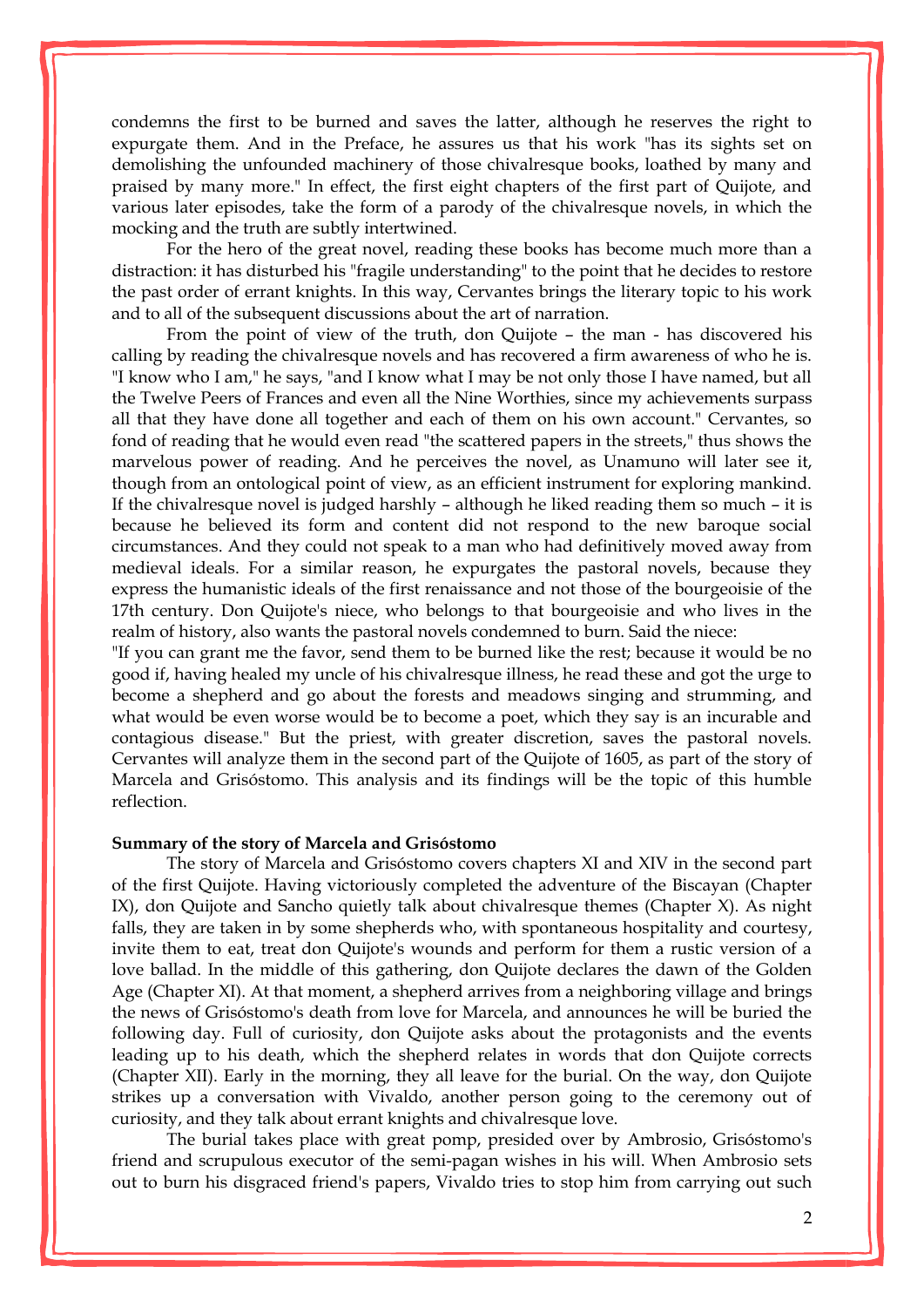an irrational wish and he snatches the pages of the Canción Desesperada. Out of courtesy, Ambrosio agrees not to burn the papers Vivaldo has taken (Chapter XIII). Reading the Canción leads to a debate over Marcela's responsibility for the events. In the middle of the discussion, the beautiful shepherdess appears atop a rocky outcropping. Ambrosio rebukes her, and she answers with a defense of her conduct, demonstrating her innocence. Don Quijote understands Marcela's reasons and stops the witnesses to the burial, now dazzled and attracted by her beauty, from following her. After the ceremony, everyone leaves and don Quijote sets out to look for Marcela, who has disappeared into the trees. He goes after her, but can find her nowhere (Chapter XIV).

## **Telling of the story of Marcela and Grisóstomo and Part One**

In the first part (Chapters I-VIII), Cervantes had presented to us his hero, don Quijote, and his social and spiritual circumstances. He had described to us the causes of his insanity and his unwavering aim to become an errant knight, and he had told us of his first outing. The adventures that happened to him, his return to his village, "a shattered nobleman on a silent steed," and the futile efforts of his friends and family to cure him of his knightly mania – and along with that, the scrutiny of the books in his library. He had also begun the description of the second outing, accompanied by his attendant Sancho Panza and he suffers – as he describes it – the adventures of the windmills and the friars of San Benito and begins his encounter with the Biscayan. Here, the story is interrupted while Cervantes tells how he sought to find the rest of this "tasty story," motivated by a desire to know about the life and miracles of don Quijote, the first "in our age and in these such calamitous times" who set for himself the task of protecting damsels in distress. At last we continue in Alcalá of Toledo, among the papers of a certain Cide Hamete Benengeli, a dishonest Arab historian. (As a result of these papers, Cervantes talks about the art of history and the qualities of attention to detail, honesty, impartiality and courage that historians should be blessed with.) Then immediately we return to the ending of the adventure of the Biscayan. The combat renews with equal violence and the final victory goes to don Quijote.

The first part – these eight chapters – expresses the general theme of the novel: man's destiny in conflict with society. They begin the analysis of the main character and introduce the literary theme that leads to his insanity. That he proposes to restore the errant knight in the present – "in these calamitous times" – implies a confrontation between the present and the medieval past. The eight chapters are also a parody of the chivalresque novel, a form that Cervantes considered totally used up at the time he was writing, in 1605. Cervantes, a tax collector, imprisoned for debts, hurt and smiling by nature, contemplates the hero of Lepanto's dreams of glory and the magnanimous prisoner of Algiers, now bankrupt in a society of "priests, innkeepers, dukes and merchants." The entire novel is summarized in these eight chapters; the second and third outings are very detailed expansions of this brief initial sketch and, as in a symphony, the themes appear and disappear, intertwine and separate, and are enriched through repetition and various variations.

Upon reaching the adventure of the Biscayan, the novelist creates an interruption to abandon his parody of the chivalresque genre and to begin a new form of novel; to save the elements of the pastoral novel that can still be used, while discarding everything artificial in the form; to distance himself definitively from the Gothic ideals and to evoke melancholically the ideals closer to the humanistic renaissance, and to show us most of all, magnificently, the theme of love.

#### **Motivation of Marcela's story**

The shift has been set up carefully. In Chapter II, don Quijote, tired and hungry, looks everywhere "to see if he could find some castle or some shepherd's plot where he could take shelter." He comes to an inn, which he mistakes for a castle. In the second outing,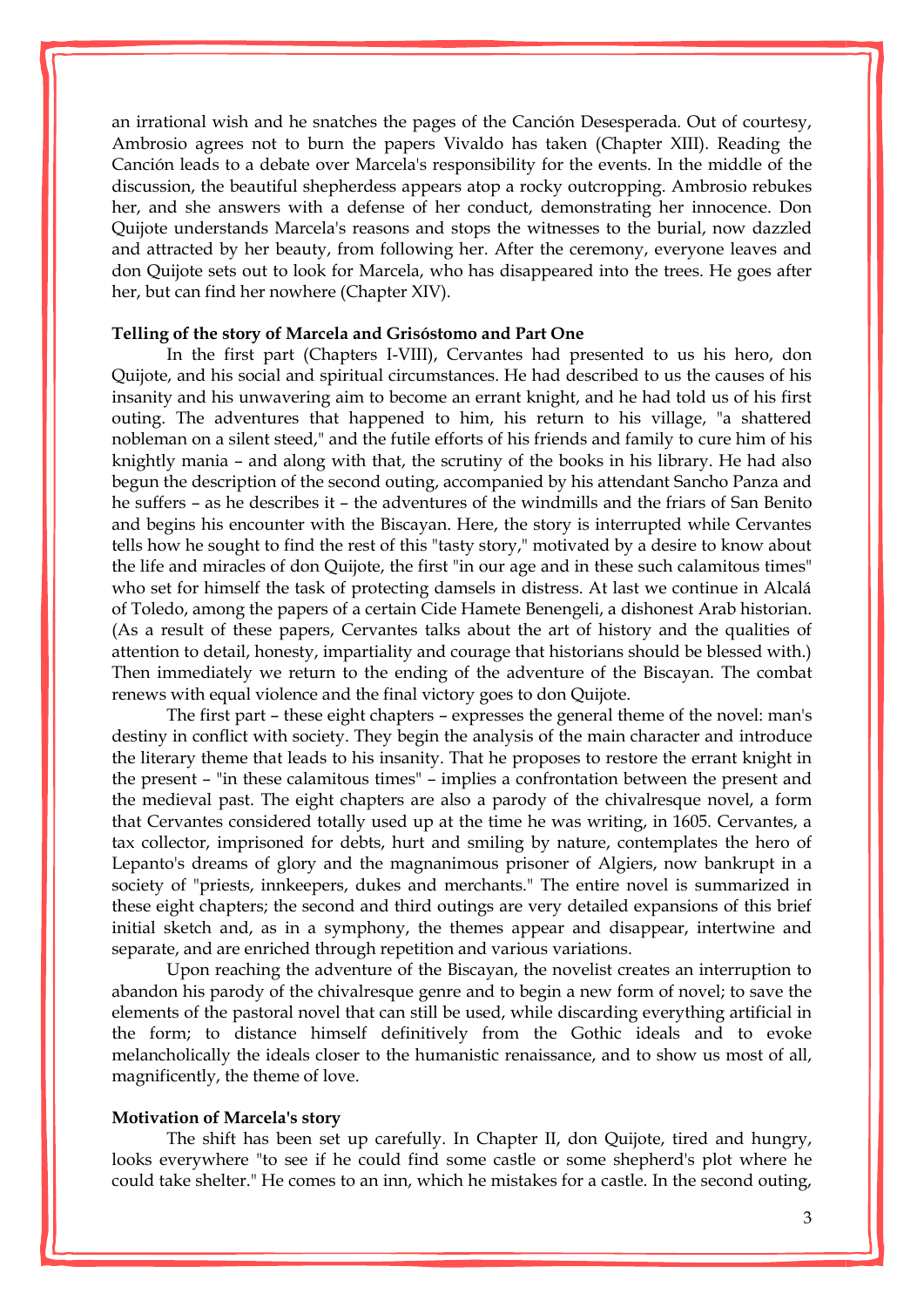Chapter XI, don Quijote finds a shepherd's corral and takes shelter there. In Chapter VI, he has saved the pastoral novels from the fire and finds problems with their improbability. When Cervantes looks for Cide Hamete Benengeli's manuscript, in Chapter IX, he is interested in the ending of a story in which the hero uses irony: "in these so evil days the sort of damsels who used to ride about, whip in hand, on their palfreys, with all their virginity about them, from mountain to mountain and valley to valley; for if it were not for some ruffian, or villain with a hood and hatchet, or monstrous giant, that forced them, there were in days of yore damsels who at the end of eighty years, in all of which they never slept a day under a roof, went to their graves as much maids as the mothers that bore them."

These words make a joke of the improbability of the journeys in those novels and serve as a framework and a preface to the discussion of the Golden Age, in which don Quijote, situating himself on the levels of poetry and the idyllic life, asserts that "then it was that innocent and fair young shepherdesses roamed from vale to vale and hill to hill, with flowing locks … alone and unattended, without fear of insult from lawlessness or libertine assault, and if they were undone it was of their own will and pleasure. But now in this hateful age of ours, no one is safe, even if some new labyrinth like that of Crete conceals and surrounds her; even there, the pestilence of gallantry will make its way to them through chinks or on the air by zeal of its accursed importunity and, despite all seclusion, lead them to ruin." Marcela will be an example of those free and willful figures of the past, a precious symbol of the purest ideals of the renaissance. An example of these, in the present day, is the enchanting Dorotea, a victim of the "accursed importunity" and the "pestilence of gallantry," who will have to struggle alone amid the dangers of the world and of the flesh to recover her honor and her love within the framework of matrimony.

#### **Meaning of the interruption of the adventure of the Biscayan; the way to the idyllic.**

At the beginning of the second part, after the violent encounter with the Biscayan, the pace of the narrative again becomes calm and placid. There are no more battles, but rather a calm dialogue about various topics of conversation. Don Quijote is satisfied with his victory. Sancho, full of faith; the night, under the silence of the stars, surprises him with the friendly and respectful acts of the shepherds. All of these notes are preparing us for the ideal, cultured, more poetic than true setting for Marcela's story. Now it is not don Quijote, the nobleman of that forgotten place of La Mancha, whose life passed "not so long ago" in the character of Cide Hamete Belengeli's story.

The events of his life beyond our view take on perspective and are broadened and enriched through a multitude of characters and details. To create in the reader this illusion of a new dimension to the tale, Cervantes has resorted to interrupting the story with a technique similar to "stop motion" in the cinema: the rapid succession of images is suddenly stopped with the immobility of a painting. The passion and spirit of the earlier moment – that of the illusion that the hero sets off to conquer reality – gives way to quiet reflection about the contrast between the past and the present, and the evocation of all of the beauty of beloved and definitively lost ideals. Nostalgia for this idyllic world is one of the most active ingredients in the novelist's spiritual life. This is shown by La Galatea, certain passages in *La Gitanilla* and *La Ilustre Fregona*, and by Persiles, and with his words, in the preface to the first Quijote, that lament having written it in jail. "The peace, the tranquil spot, the attractiveness of the countryside, the serenity of the heavens, the murmur of the fountains, and the tranquility of the spirit, are a large part of making the most sterile muses become fecund and give birth to the world of marvels and joy." What a melancholy protest from the creator, who is obliged to steal back from his work the precious moments he has wasted on the ungrateful who care only for the physical world!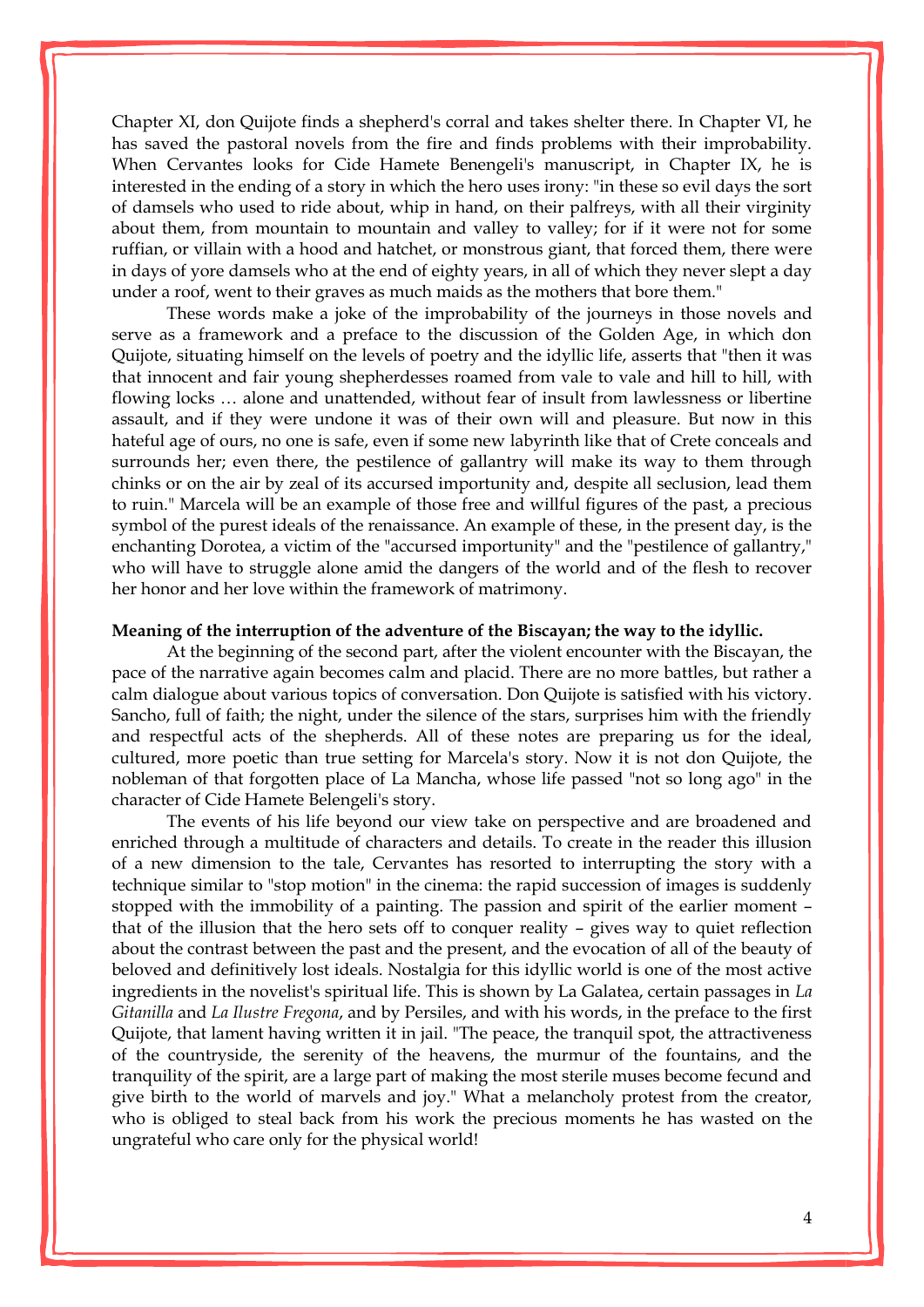#### **Analysis and meaning of Marcela's story**

In this part of Quijote, the scene of the dinner with the goatherds plays the role of the portico to Marcela's story. Cervantes offers us an image of pastoral life, as it is in reality. The goatherds are simple, hospitable, spontaneously courteous and charitable; they eat rustic delicacies, drink in excess and recognize and respect the spiritual hierarchies. Finding himself among them, don Quijote, feeling the enchantment of the nature and the moral beauty around him, feels himself transported to the world of poetry. He quickly tells Sancho to sit beside him and eat from his own plate, because in that ideal plain there are not distinctions of class, just the supreme and essential law of love that equalizes everyone. But Sancho refuses the offer because, he says, he prefers to eat more comfortably and without fussy manners. Cervantes has thus delicately pointed out three levels: that of the natural man, unconcerned and anarchic, represented by Sancho; that of the goatherds, who live a life that is simple, but that is ruled by some rudimentary social customs; and that of don Quijote, rooted in the poetic universal, in the ideal of freedom, subject only to the supreme law of love. Along the way – and implicitly – he has revealed, with this image, all the falseness and artifice of the hypocritical figures of the pastoral novels.

It is at this moment that don Quijote sings his praise for the mythical golden age. His melancholy words evoke the happiness and perfection of times that are now gone forever. The moment is deeply beautiful: the desirable harmony between poetry and reality, between spontaneous culture and humanistic culture, has been realized; the union between reason and nature that was longed for by the Renaissance. On one hand, the shepherds; on the other, the speech. Neither gets in the way of the other. Appearing here and there amid the marvelous style are subjective expressions with which the Cervantes of 1605 years for the dreams of heroism and the poetry of the captive in Algiers. The nostalgia for those ideals still stirs the quiet reflection, the result of such bitter experience. But everything is warm and friendly, everything is idealized and made more beautiful. And everything is plausible, thanks to the skillfully realistic touches of the rustic image. Equally rustic is the tone of the pastoral romance that follow as the speech. In popular verses, in simple and sly words, the goatherd sings of his beloved's disdain. These verses have nothing in common with the conventional ones, or the highly cultured songs inserted into pastoral novels. Their function is, precisely, to point out their artifice.

The narration of Marcela's story, which immediately follows, raises everyone's curiosity. It had already stirred up the village and divided the opinions of the men. The central theme of the tale is "the contrast between man's circumstances and his way of being and feeling." Grisóstomo, with his humanistic education, is the victim of impassioned disorder; Marcela, rich and desired, abandons everything to achieve her calling of a contemplative life. She, who appears to be most free, has voluntarily subjected herself to certain idealistic values. Both disguise themselves as shepherds, though they are not. Cervantes clearly lets us know that he considers the style of the pastoral novel to be the learned and contrived product of humanism. Don Quijote corrects the careless pronunciation of the shepherd who tells the story, to emphasize his educated speech.

The conversation with Vivaldo, on the way to the burial, covers chivalresque topics. Don says that the profession of an errant night is narrower than that of the friars. The debate is not out of place in this part of the novel, where the world of chivalresque action is contrasted with that of bucolic contemplation. The confrontation is expressed through the polarity of Don Quijote-Marcela. The second topic of conversation is that of the role of women in the chivalresque books. Vivaldo condemns that definition of women as moralistic. We immediately are about to see if the woman of the pastoral novel is the satisfaction of man's senses or the cause of his pain or unhappiness. Marcela has caused Grisóstomo's desperation and death.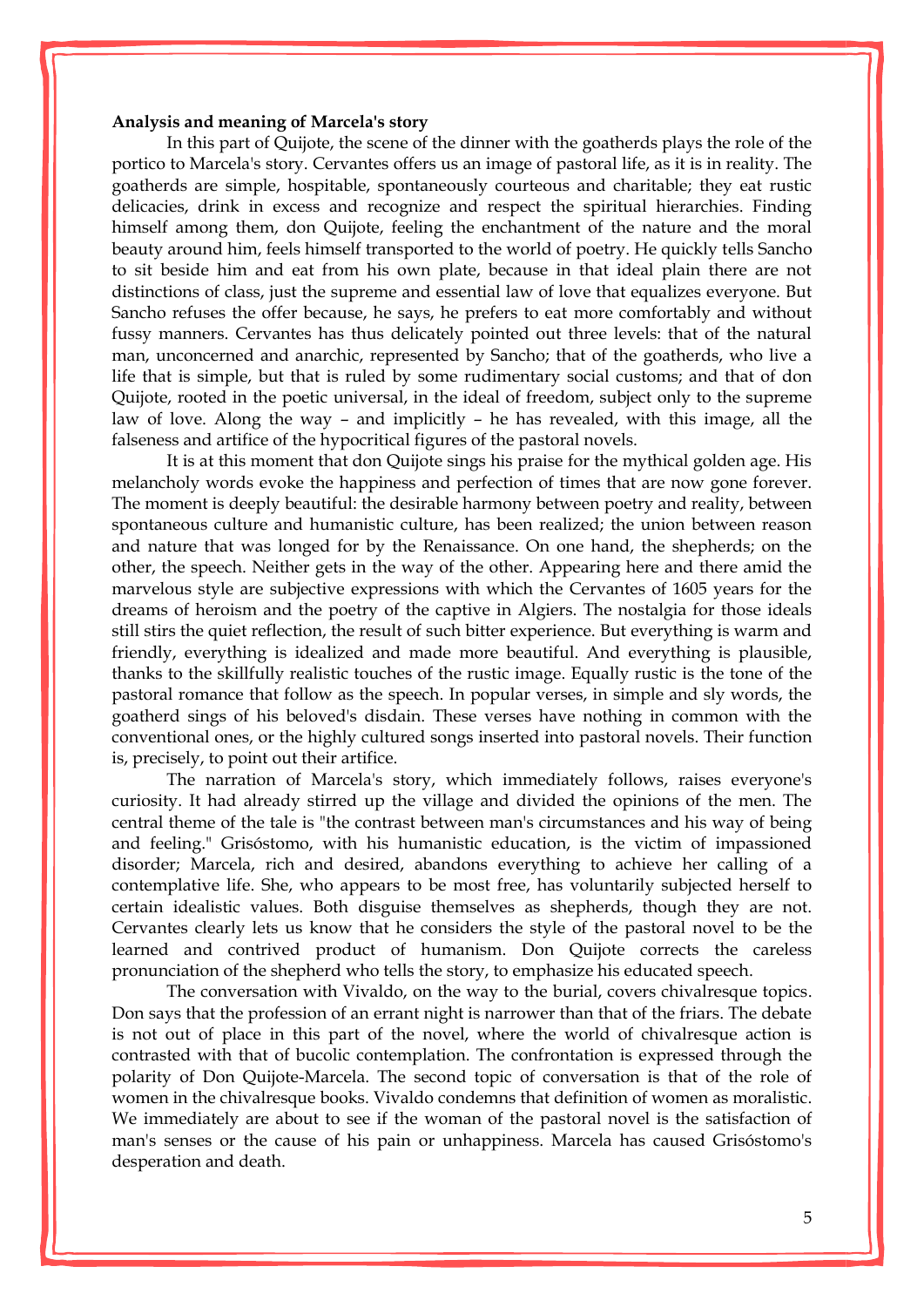The burial takes place with much pomp and baroque drama. Vivaldo reads *La Canción Desesperada*, and the shepherd's rustic ballad contrasts with his cultured vocabulary, the artificiality of his form, and the Petrarchism of his content. The poem leads to a discussion of Marcela's conduct. She appears, atop a rocky crag, with blinding beauty, and puts an end to the debate with her marvelous speech, one of the most perfectly beautiful pages Cervantes has written. Marcela resolves the issue of her cruelty by affirming the gratuitousness of love and the superiority of the contemplation of ideas. "By that natural understanding that God has given me I know that everything beautiful attracts love, but I cannot see how, by reason of being loved, that which is loved for its beauty is bound to love that which loves it." She affirms her freedom to choose her state and declares, "I was born free and that I might live in freedom I chose the solitude of these fields; in the trees of these mountains I find my society, the clear waters of these brooks are my mirrors; with the trees and the water I share my thoughts and my beauty… As you know, I have wealth of my own, and I covet nothing that belongs to others. I am free and I wish to be subject to no one; nor do I wish to reject anyone; I do not mislead anyone, nor pursue one, nor trifle with this one or play with that one. Honest conversations with the young people of these villages and the care of my goats entertain me. My desires are bounded by these mountains and if they ever wander hence it is to contemplate the beauty of the heavens, steps by which the soul travels to its primeval abode."

Here is the splendid opening of the great theme of love in Quijote. Cervantes begins with the highest love, the intellectual love in the strictest sense that Plato describes in *The Banquet*. Marcela has rejected human love to raise herself to that summit of perfection from which mankind can contemplate eternal beauty. Her words recall the serene and limpid verses of the *Oda a Francisco [Salinas](http://www.enciclopediapr.org/ing/article.cfm?ref=09041701)* by Maestro Luis de León and underline the superiority of spiritual beauty: - "Honor and virtue are adornments of the soul without which the body, although it may appear beautiful, should not. And if honesty is one of the virtues that most adorns the body and soul, why must she who is loved for her beauty lose it, because another puts all his efforts and energy into urging her to lose it just because of his attraction to her?" But this pure yearning, this just preference for higher values has caused a tragedy. The dead Grisóstomo lies at the feet of the incomparable Marcela, victim of the eternal conflict of emotions, of the troubles, of human relations, of the enchantment and the mystery of the feminine.

Marcela's speech closes the tale with the same tone of idealism that opened it with the speech about the Golden Age. The perfect and clear reasoning, the nobility of the ideas, the prestige of classical culture, the peaceful breadth of the rhythm, and the procession of words leaves an impression of silences, of harmony... Those present, enthralled, want to follow the imitation shepherdess, but Quijote stops them. Only he understands her reasons and recognizes in her his equal.

For her, it will not be necessary to carry out the duties of chivalry. She, herself, is enough. Her own virtue protects her from lasciviousness. She disappears into the trees and don Quijote searches for her in vain, as he searches for Dulcinea without finding her. Marcela is not flesh and blood. She is the beautiful symbol of the past, ideal and already lost forever. Going after her, don Quijote finds the present, represented in the human and adorable figure of Dorotea, the answer to Marcela. But before he finds Dorotea, don Quijote has the adventure of Rocinante and the ponies (Chapter XV). From the summit of platonic love, we descend abruptly to the level of animals. The irony of Cervantes takes pleasure in these unexpected and sour contrasts, in the tragic plane's debt to the comic.

In the third part, Cervantes sets out to examine the problem of sentimental conflicts in the baroque society of the 17th century. To do this, he relates various stories that revolve around the topic of two speeches: that of don Quijote about the Golden Age and that of Marcela to defend herself against those who blame her for Grisóstomo's death. Cervantes